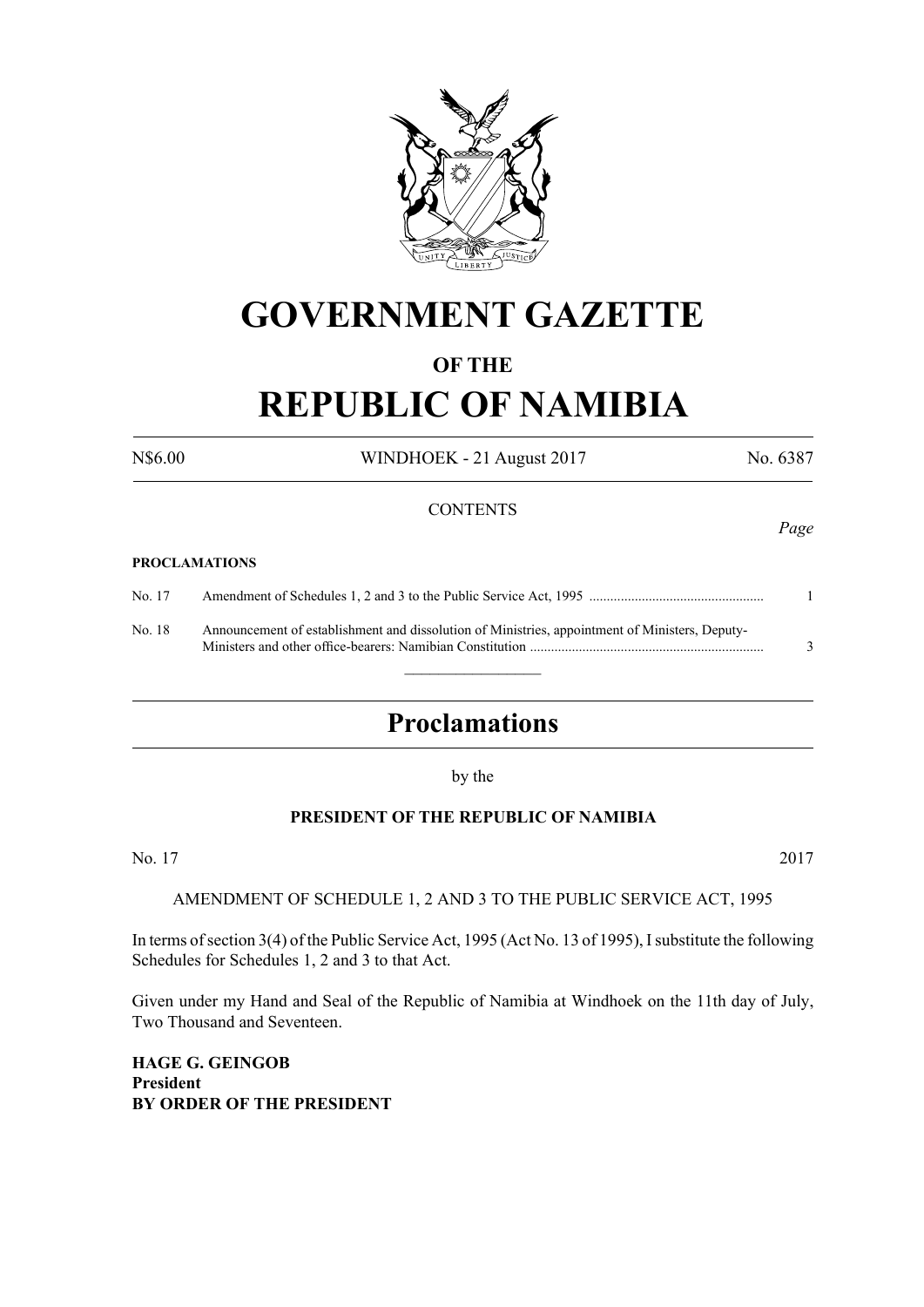# SCHEDULE 1

# OFFICES AND PERMANENT SECRETARIES

| <b>Designation of Office</b> | <b>Designation of Permanent Secretary</b>         |
|------------------------------|---------------------------------------------------|
| Office of the President      | Permanent Secretary: Office of the President      |
| Office of the Vice-President | Permanent Secretary: Veterans Affairs             |
| Office of the Prime Minister | Permanent Secretary: Office of the Prime Minister |

# SCHEDULE 2

| <b>Designation of Ministry</b> |                                                                            | <b>Designation of Permanent Secretary</b>                                       |  |
|--------------------------------|----------------------------------------------------------------------------|---------------------------------------------------------------------------------|--|
| 1.                             | Ministry of Agriculture, Water and Forestry                                | Permanent Secretary:<br>Agriculture, Water and Forestry                         |  |
| 2.                             | Ministry of Defence                                                        | Permanent Secretary: Defence                                                    |  |
| 3.                             | Ministry of Education, Arts and Culture                                    | Permanent Secretary: Education, Arts and Culture                                |  |
| 4.                             | Ministry of Environment and Tourism                                        | Permanent Secretary: Environment and Tourism                                    |  |
| 5.                             | Ministry of Finance                                                        | Permanent Secretary: Finance                                                    |  |
| 6.                             | Ministry of Fisheries and Marine Resources                                 | Permanent Secretary:<br><b>Fisheries and Marine Resources</b>                   |  |
| 7.                             | Ministry of Gender Equality and Child<br>Welfare                           | Permanent Secretary:<br>Gender Equality and Child Welfare                       |  |
| 8.                             | Ministry of Health and Social Services                                     | Permanent Secretary:<br><b>Health and Social Services</b>                       |  |
| 9.                             | Ministry of Higher Education, Training and<br>Innovation                   | Permanent Secretary:<br>Higher Education, Training and Innovation               |  |
| 10.                            | Ministry of Home Affairs and Immigration                                   | Permanent Secretary:<br>Ministry of Home Affairs and Immigration                |  |
| 11.                            | Ministry of Industrialisation, Trade and SME<br>Development                | Permanent Secretary:<br>Industrialisation, Trade and SME Development            |  |
| 12.                            | Information Communication and Technology                                   | Permanent Secretary:<br>Information Communication and Technology                |  |
| 13.                            | International Relations and Co-operation                                   | Permanent Secretary:<br>International Relations and Co-operation                |  |
| 14.                            | Ministry of Justice                                                        | Permanent Secretary: Justice                                                    |  |
| 15.                            | Ministry of Labour, Industrial Relations and<br><b>Employment Creation</b> | Permanent Secretary:<br>Labour, Industrial Relations and Employment<br>Creation |  |
| 16.                            | Ministry of Land Reform                                                    | Permanent Secretary: Land Reform                                                |  |
| 17.                            | Ministry of Mines and Energy                                               | Permanent Secretary: Mines and Energy                                           |  |
| 18.                            | Ministry of Poverty Eradication and Social<br>Welfare                      | Permanent Secretary:<br>Poverty Eradication and Social Welfare                  |  |
| 19.                            | Ministry of Public Enterprises                                             | Permanent Secretary: Public Enterprises                                         |  |
| 20.                            | Ministry of Safety and Security                                            | Permanent Secretary: Safety and Security                                        |  |
| 21.                            | Ministry of Sport, Youth and National Service                              | Permanent Secretary:<br>Sport, Youth and National Service                       |  |
| 22.                            | Ministry of Urban and Rural Development                                    | Permanent Secretary:<br>Urban and Rural Development                             |  |
| 23.                            | Ministry of Works and Transport                                            | Permanent Secretary: Works and Transport                                        |  |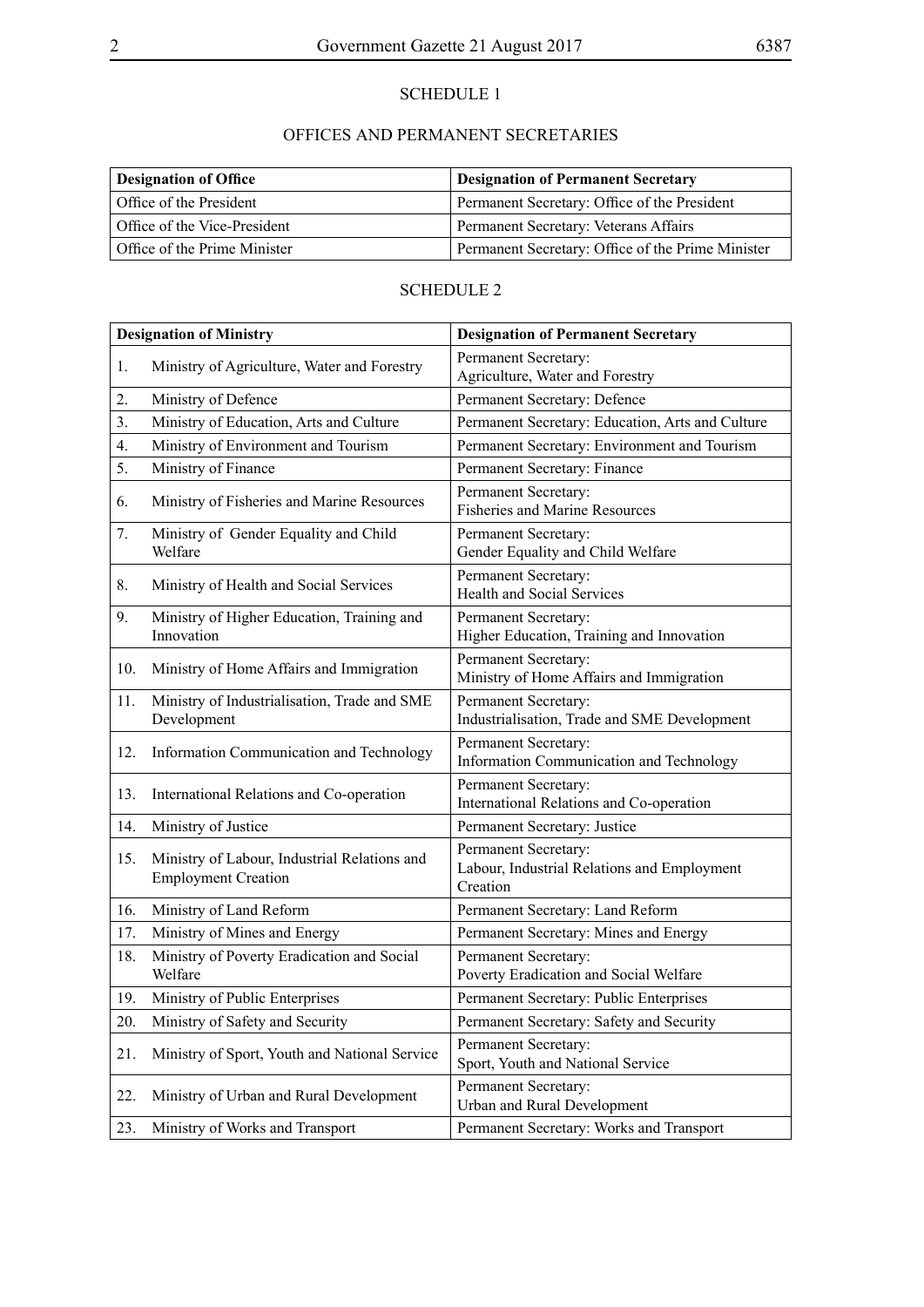### SCHEDULE 3

#### AGENCIES AND PERMANENT SECRETARIES

| <b>Designation of Agency</b> |                                     | <b>Designation of Permanent Secretary</b>            |  |
|------------------------------|-------------------------------------|------------------------------------------------------|--|
|                              | 1. Anti-Corruption Commission       | Permanent Secretary: Anti-Corruption Commission      |  |
|                              | Electoral Commission of Namibia     | Chief Electoral Officer                              |  |
|                              | Namibia Central Intelligence Agency | Director of the Namibia Central Intelligence Service |  |
|                              | <b>National Assembly</b>            | Secretary to the National Assembly                   |  |
|                              | National Council                    | Secretary to the National Council                    |  |
|                              | Office of the Judiciary             | Permanent Secretary: Office of the Judiciary         |  |
|                              |                                     |                                                      |  |

by the

#### **PRESIDENT OF THE REPUBLIC OF NAMIBIA**

#### No. 18 2017

## ANNOUNCEMENT OF ESTABLISHMENT AND DISSOLUTION OF MINISTRIES, APPOINTMENT OF MINISTERS, DEPUTY-MINISTERS AND OTHER OFFICE BEARERS: NAMIBIAN CONSTITUTION

In terms of Article 32(8) of the Namibian Constitution, I announce that with effect from 21 March 2015, I have -

- (a) under Sub-Article  $(3)(g)$  of Article 32, dissolved the Ministries specified in Schedule 1;
- (b) under Sub-Article (3)(g) of Article 32, established the Ministries specified in Schedule 2;
- (c) under Sub-Article(3)(i) of Article 32, appointed persons whose names appear in Column 2 of Schedule 3 with the corresponding titles in Column 1 of that Schedule; and
- (d) withdrawn the announcement issued under Proclamation No. 34 of 4 November 2015.

Given under my Hand and Seal of the Republic of Namibia at Windhoek this 11th day of July Two Thousand and Seventeen.

## **HAGE G. GEINGOB President BY ORDER OF THE PRESIDENT**

#### SCHEDULE 1

## DISSOLVED MINISTRIES

- 1. Ministry of Education
- 2. Ministry of Foreign Affairs
- 3. Ministry of Labour and Social Welfare
- 4. Ministry of Lands and Resettlement
- 5. Ministry of Regional and Local Government, Housing and Rural Development
- 6. Ministry of Trade and Industry
- 7. Ministry of Veteran Affairs
- 8. Ministry of Youth, National Service, Sport and Culture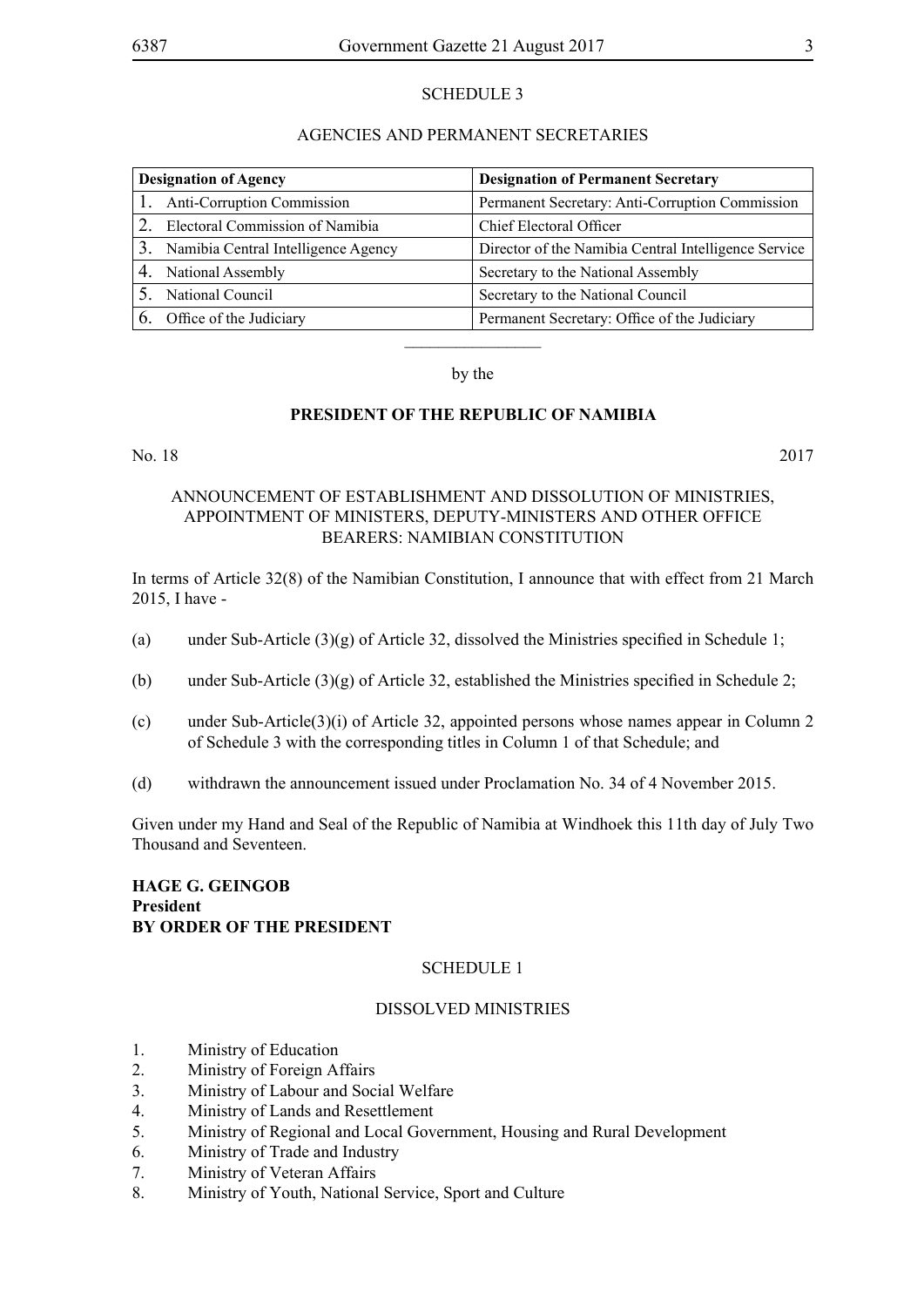### SCHEDULE 2

#### NEW MINISTRIES

- 1. Ministry of Education, Arts and Culture
- 2. Ministry of Higher Education, Training and Innovation<br>3. Ministry of Industrialisation. Trade and SME Developm
- Ministry of Industrialisation, Trade and SME Development
- 4. Ministry of Labour, Industrial Relations and Employment Creation
- 5. Ministry of Land Reform
- 6. Ministry of Poverty Eradication and Social Welfare
- 7. Ministry of Public Enterprises
- 8. Ministry of Sport, Youth and National Service<br>9. Ministry of Urban and Rural Development
- 9. Ministry of Urban and Rural Development

#### SCHEDULE 3

# MINISTER, DEPUTY-MINISTER AND OTHER OFFICE BEARERS

| <b>COLUMN1</b><br><b>Institution or Functionary</b>                                   | <b>COLUMN 2</b><br><b>Name of Office Bearer</b> | <b>COLUMN3</b><br><b>Name of Deputy-Minister(s)</b>            |
|---------------------------------------------------------------------------------------|-------------------------------------------------|----------------------------------------------------------------|
|                                                                                       |                                                 |                                                                |
| <b>The Presidency</b>                                                                 |                                                 |                                                                |
| President                                                                             | Dr. Hage Gottfried Geingob                      |                                                                |
| Vice-President                                                                        | Dr. Nickey Iyambo                               |                                                                |
| Minister of Presidential Affairs                                                      | Frans H. Kapofi                                 | Alexia Manombe-Ncube;<br>Hilma Nicanor; and<br>Royal /Ui/o/oo. |
| Minister in the Presidency and<br>Director-General of National<br>Planning Commission | Tom Alweendo                                    | Lucia Iipumbu                                                  |
| <b>Office of the Prime Minister</b>                                                   |                                                 |                                                                |
| Prime Minister                                                                        | Saara Kuugongelwa-Amadhila                      | Christine //Hoebes                                             |
| Deputy-Prime Minister                                                                 | Netumbo Nandi-Ndaitwah                          |                                                                |
| Ministry of Agriculture, Water<br>and Forestry                                        | John Mutorwa                                    | Anna Shiweda                                                   |
| Ministry of Defence                                                                   | Penda Ya Ndakolo                                | <b>Billy Mwaningange</b>                                       |
| Ministry of Education, Arts and<br>Culture                                            | Katrina Hanse-Himarwa                           | Anna Ester Nghipondoka                                         |
| Ministry of Environment and<br>Tourism                                                | Pohamba Shifeta                                 | Tommy Nambahu                                                  |
| Ministry of Finance                                                                   | Carl-Hermann Gustav Schlettwein                 | Natangwe D. Ithete                                             |
| Ministry of Fisheries and Marine<br>Resources                                         | <b>Bernhard Esau</b>                            | Chief Samuel Ankama                                            |
| Ministry of Gender Equality and<br>Child Welfare                                      | Doreen Sioka                                    | Lucia Witbooi                                                  |
| Ministry of Health and Social<br><b>Services</b>                                      | Dr. Bernhard Haufiku                            | Juliet Kavetuna                                                |
| Minister of Higher Education,<br>Training and Innovation                              | Dr. Itah Kandjii-Murangi                        | Dr. Becky Ndjoze-Ojo                                           |
| Ministry of Home Affairs and<br>Immigration                                           | Pendukeni Iivula-Ithana                         | Erastus Uutoni                                                 |